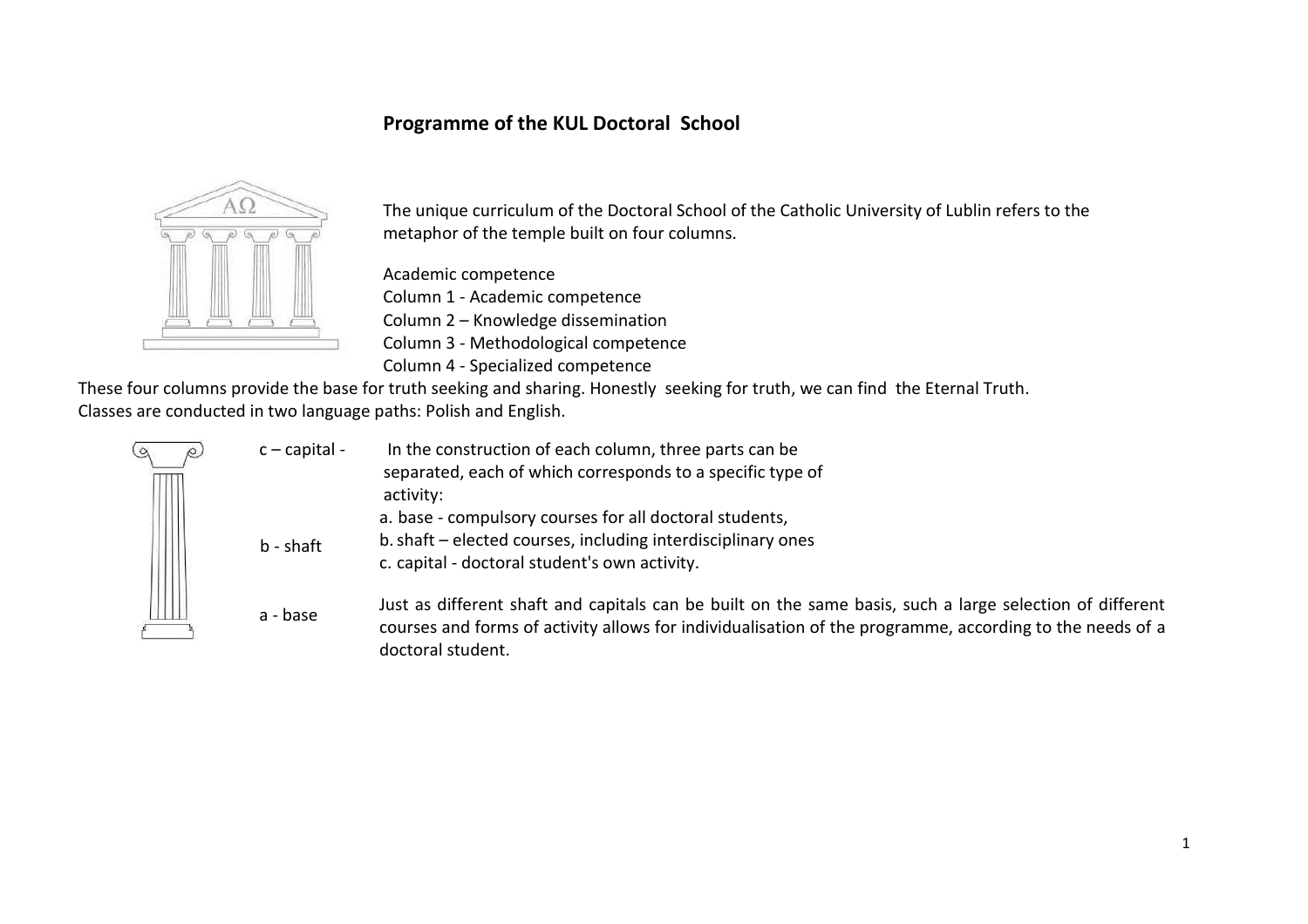#### **Column 1 Academic competence**

The aim of this block of courses is to develop the basic academic skills of a doctoral student. The courses within this block are to enable the acquisition and development of skills necessary to present research results in scientific publications, as well as to prepare for the acquisition of funds for research implementation.

#### **Column 2: Knowledge dissemination**

The aim of this block of courses is to develop the ability to share knowledge, communicate the results of scientific research to the wider environment and popularise knowledge. It is to develop teaching competences, necessary to conduct teaching classes and the ability to present research during scientific conferences.

#### **Column 3 Methodological competence**

The aim of this block of courses is to develop the knowledge and methodological skills necessary to conduct scientific research in a specific discipline. It is intended to familiarise a doctoral student with the latest developments in the theory and methodology of research in a given discipline, which will enable him/her to design research in relation to world standards.

#### **Column 4 Specialised competencies**

The aim of this block of courses is to develop specialist competences necessary for the preparation and implementation of an individual research plan, and consequently for the preparation of a doctoral dissertation. It is to develop the ability to carry out scientific research in a given discipline and the ability to exchange between disciplines.

#### **Required for the year to be completed:**

- base obligatory courses
- shaft min. 8 ECTS/year
- capital min. 5 ECTS/year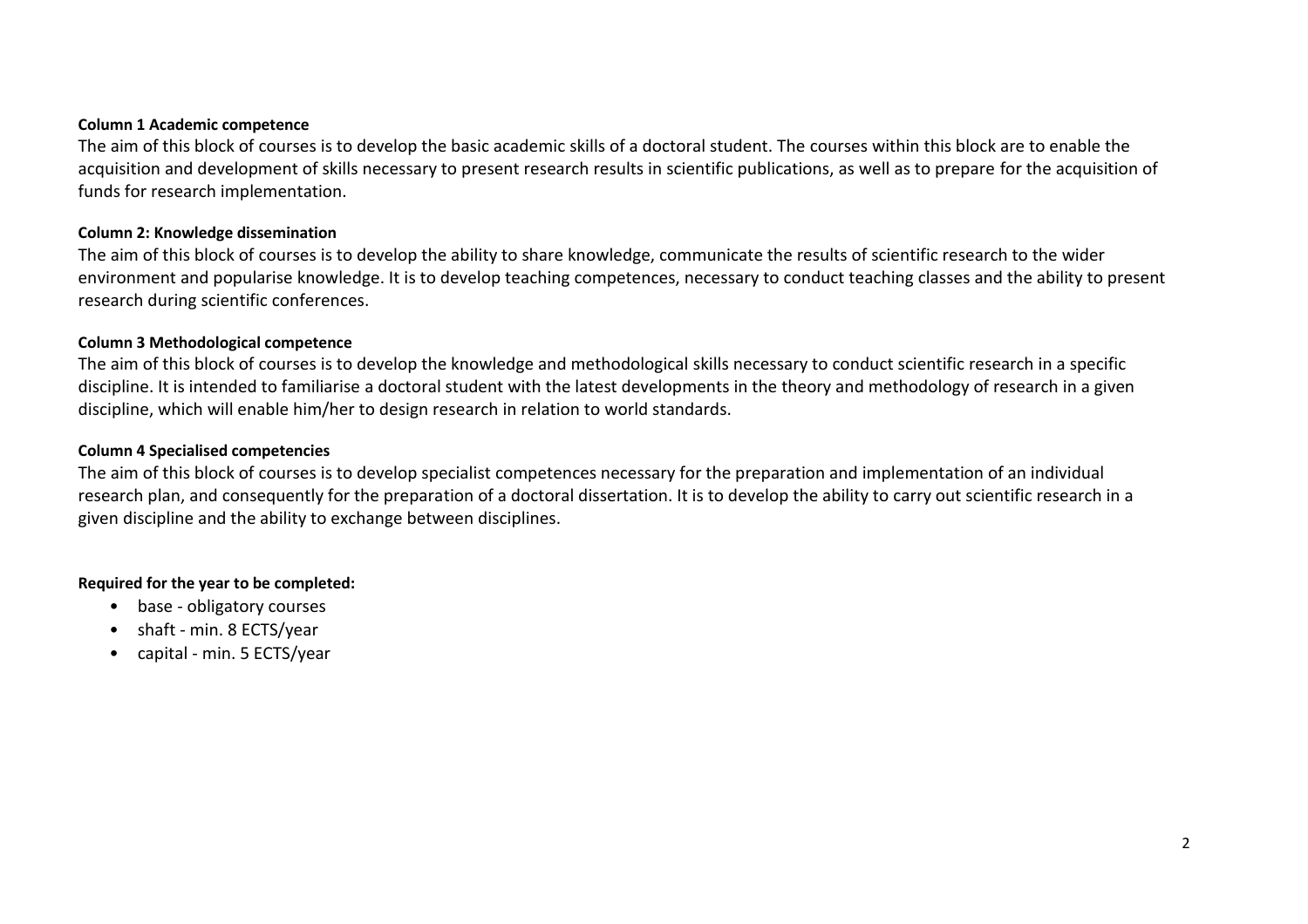## **Column 1 Academic competence**

| Name of course                                                                                                  |                     | Number of | Form of                 |                                |                      |                                                                |                                                                |
|-----------------------------------------------------------------------------------------------------------------|---------------------|-----------|-------------------------|--------------------------------|----------------------|----------------------------------------------------------------|----------------------------------------------------------------|
|                                                                                                                 | Year/semester hours |           | <b>ECTS</b> classes     | Type of classes Form of credit |                      | PRK8                                                           | <b>ECTS comments</b>                                           |
| K1a. base - obligatory courses for all doctoral students                                                        |                     |           |                         | <b>EN and ANG</b>              |                      |                                                                |                                                                |
| 1. Scientific Vademecum                                                                                         | 1/1                 |           | 1workshops              | Obligatory                     | <b>Graded credit</b> | P8S WG4                                                        |                                                                |
| Ethical and legal aspects of conducting research                                                                | 1/1                 |           |                         | Obligatory                     | Credit without grade | P8S WK2                                                        |                                                                |
| 3. Preparation of scientific publications                                                                       | 1/2, 11/1           | 30        | 1lecture<br>3 workshops | Obligatory                     | Graded credit        | P8S_WG4                                                        |                                                                |
| 4. Preparation of grant applications                                                                            | 1/2                 | 15        | 2workshop               | Obligatory                     | Graded credit        | P8S WK2                                                        |                                                                |
| K1b. shaft - elected courses                                                                                    |                     |           | min. 4 ECTS/4 years     | <b>EN or ANG</b>               |                      |                                                                |                                                                |
| Advanced academic writing (course extended only<br>in English)                                                  | $II$ -III-IV        | 10        | 2workshops              | elective                       | <b>Graded credit</b> | P8SJJK5                                                        |                                                                |
| 2. Reviewing scientific articles                                                                                | I۷                  | 10        | 2workshops              | elective                       | Graded credit        | P8S UW2                                                        |                                                                |
| 3. Preparation of grant applications (extended<br>course)                                                       | $II$ - $III$ -IV    | 10        | 2workshops              | elective                       | Graded credit        | <b>P8S JO1</b>                                                 |                                                                |
| 4. Preparation of translations                                                                                  | II-III-IV           | <b>10</b> | 2 workshops             | elective                       | Graded credit        | <b>P8S JO1</b>                                                 |                                                                |
| K1c. capital - doctoral student's own activity                                                                  |                     |           | min. 6 ECTS/4 years     |                                |                      |                                                                |                                                                |
| $1.$ Publication of an article, monograph, chapter (list<br>of the Ministry of Science and Higher Education)    | I-IV                |           | ≥0Own activity          | Obligatory                     | Credit without grade | P8S_JK2<br>P8S_KK1<br>P8S_KK2<br>P8S KK3<br>P8S_JW1<br>P8S_KR1 | min. 1 publication<br>statutory = 0 ECTS,<br>another 1-6 ECTS* |
| Publication of an article, monograph, chapter<br>(outside the Ministry of Science and Higher<br>Education list) | I-IV                |           | 1Own activity           | elective                       | Credit without grade | P8S_JK2<br>P8S_KK1<br>P8S_KK2<br>P8S_KK3<br>P8S_JW1<br>P8S_KR1 |                                                                |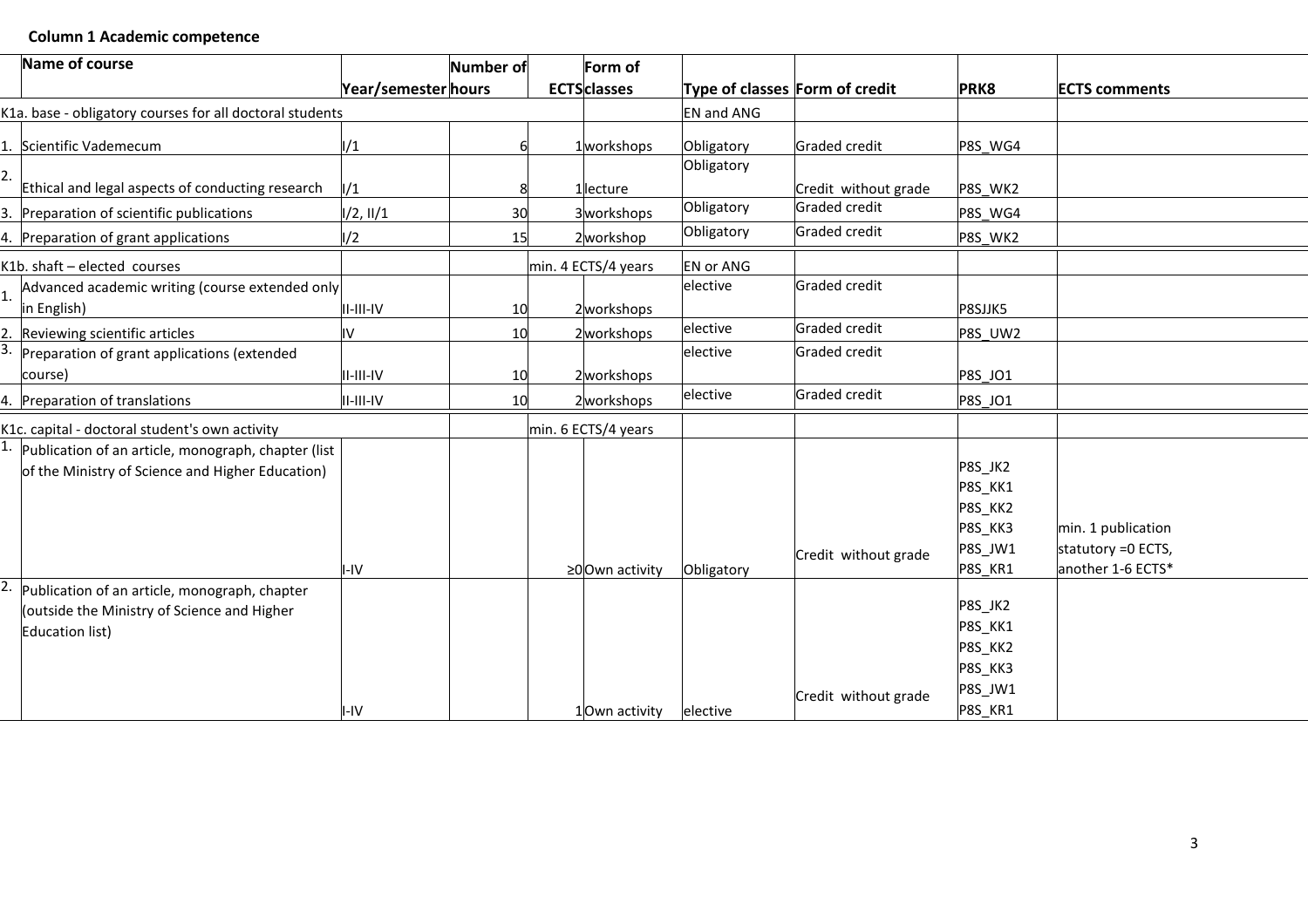|                                                                   | -- -- |                      |            |                      |                |                                     |
|-------------------------------------------------------------------|-------|----------------------|------------|----------------------|----------------|-------------------------------------|
|                                                                   |       |                      |            |                      |                |                                     |
| publishing house                                                  | I-IV  | 1 - 2Own activity    |            |                      | P8S KO2        | within 4 years                      |
| <sup>b.</sup> Volunteering in the editorial office of a magazine, |       |                      | elective   | Credit without grade | P8S_KO1        | min. 30 h, 1 ECTS per year; max 2   |
| scientific associations                                           | I-IV  | 1 - 2Own activity    |            |                      | P8S KO2        | 4 years                             |
| Activities within research groups, organisations,                 |       |                      | elective   | Credit without grade | P8S_KO1        | 1 ECTS per year; maximum 2 ECTS per |
|                                                                   | II-IV | $\geq$ 10wn activity |            |                      | P8S JW2        | 1 ECTS                              |
| 4. Preparation of a scientific review (for the journal)           |       |                      | elective   | Credit without grade |                |                                     |
|                                                                   | II-IV | 3Own activity        | Obligatory |                      | <b>P8S KO3</b> |                                     |
| NCBIR, NPRH, international institutions)                          |       |                      |            |                      | P8S_KK2        |                                     |
| implementation of a research project (NCN,                        |       |                      |            |                      | P8SJJO1        |                                     |
| a competition or participation in the                             |       |                      |            |                      |                |                                     |
| foreign agency financing scientific activity through              |       |                      |            |                      |                |                                     |
| Submitting a grant application to a national or                   |       |                      |            | Credit without grade |                |                                     |
|                                                                   |       |                      |            |                      |                |                                     |

| 79 - 84<br>Total ECTS for a PhD student<br>Credits - ECTS awarded<br>*ECTS credits awarded for publications<br>by the Ministry of<br>from the Ministry of Science and Higher<br>Science and Higher<br><b>Education list:</b><br>Education<br>$20-1$<br>$40 - 2$<br>$70 - 3$<br>$100 - 4$<br>$140 - 5$ |
|-------------------------------------------------------------------------------------------------------------------------------------------------------------------------------------------------------------------------------------------------------------------------------------------------------|
|                                                                                                                                                                                                                                                                                                       |
|                                                                                                                                                                                                                                                                                                       |
|                                                                                                                                                                                                                                                                                                       |
|                                                                                                                                                                                                                                                                                                       |
|                                                                                                                                                                                                                                                                                                       |
|                                                                                                                                                                                                                                                                                                       |
|                                                                                                                                                                                                                                                                                                       |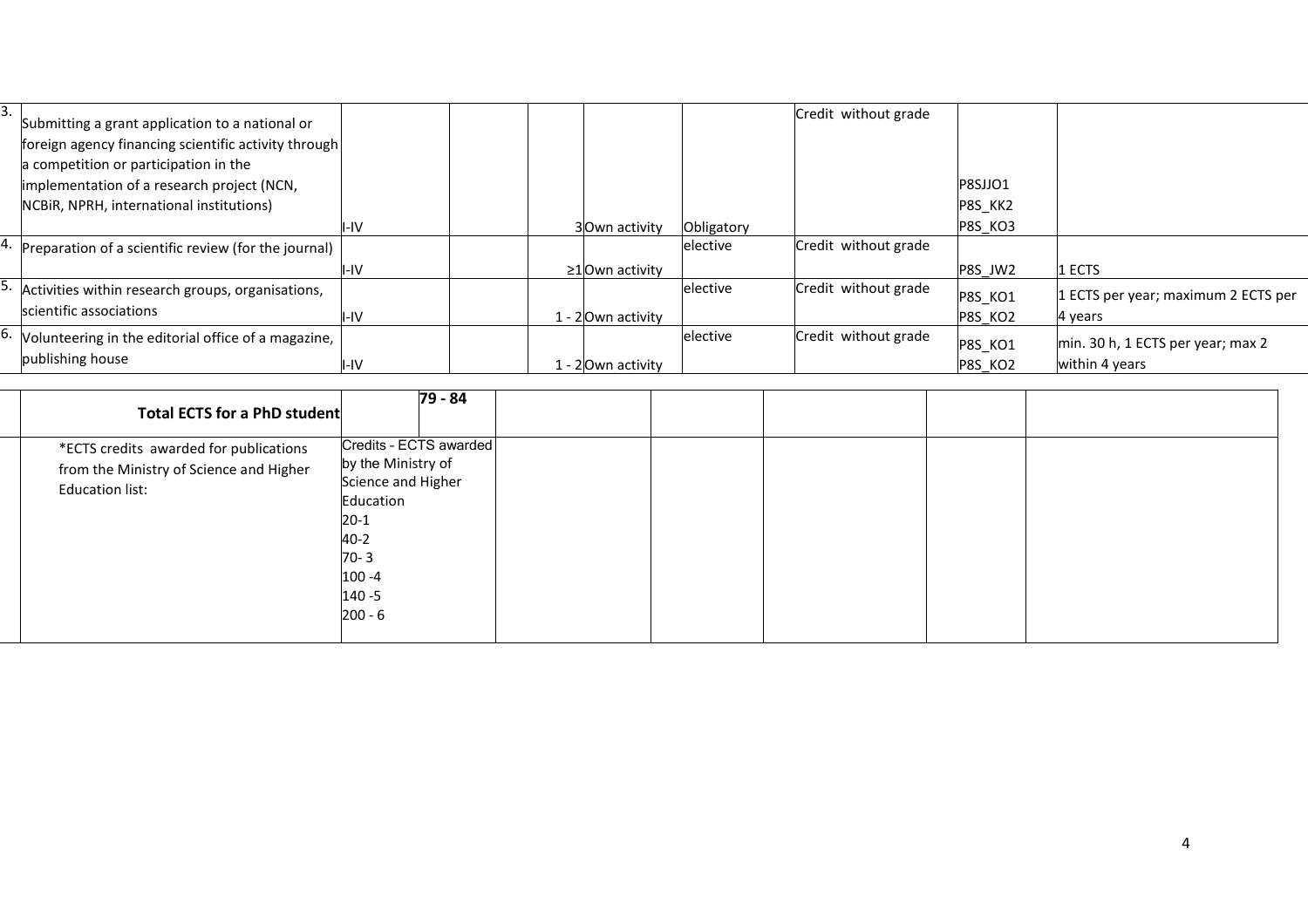## **Column 2: Knowledge Dissemination**

|    | Name of course                                                                                           | Year   | <b>Number</b><br>lof | <b>ECTS</b>         | lForm of           |                                |                      |                     |                                    |
|----|----------------------------------------------------------------------------------------------------------|--------|----------------------|---------------------|--------------------|--------------------------------|----------------------|---------------------|------------------------------------|
|    |                                                                                                          |        | lhours               |                     | classes            | Type of classes Form of credit |                      | PRK8                | <b>ECTS comments</b>               |
|    | K2a. base - obligatory classes,<br>For all doctoral students                                             |        |                      |                     |                    | <b>EN and ANG</b>              |                      |                     |                                    |
|    | 1. Academic education                                                                                    | 1/2    | <b>15</b>            |                     | 2 workshops        | Obligatory                     | <b>Graded credit</b> | <b>P8S_UU2</b>      | statutory                          |
|    | 2. Public Speaking                                                                                       | II/1   | <b>15</b>            |                     | 2 workshops        | Obligatory                     | Graded credit        | <b>P8S_UK1</b>      |                                    |
|    | Dissemination and commercialisation<br>of research results                                               | III/1  |                      |                     | 1llecture          | Obligatory                     | <b>Graded credit</b> | P8S_WK3,<br>P8S_KO2 |                                    |
|    | K2b. shaft - elected courses                                                                             |        |                      | min. 6 ECTS/4 years |                    | <b>EN or ANG</b>               |                      |                     |                                    |
|    | Teaching internship (teaching<br>assistance)                                                             |        | 30 asses             |                     | $1 - 2$ internship | Obligatory                     | Credit without grade | <b>P8S UU2</b>      | 1 ECTS for 30 h.                   |
|    | Teaching internship (independent<br>teaching, after mid-term evaluation)                                 | III-IV | max 60               |                     | 1 - 4 internship   | elective                       | Credit without grade | <b>P8S UU2</b>      | 1 ECTS for 15 h, max. 4 in 2 years |
| 3. | Assistance at examinations                                                                               | I-IV   |                      |                     | ≥1 internship      | elective                       | Credit without grade | P8S UU2             | 1 ECTS for 1 exam/subject          |
|    | Tutorial care for students of the<br>Academy of Young Humanists or<br>other educational programme of the |        |                      |                     | Internship         | elective                       | Credit without grade |                     |                                    |
|    | Catholic University of Lublin                                                                            | II-IV  |                      | ≥1                  |                    |                                |                      | P8S UU1             | 1 ECTS for 1 course/programme      |

| K2c. capital - doctoral student's own activity |     | min. 4 ECTS/4 years |                    |          |                      |                 |                               |
|------------------------------------------------|-----|---------------------|--------------------|----------|----------------------|-----------------|-------------------------------|
| <sup>1.</sup> Publication of a popular science |     |                     |                    | elective | Credit without grade | P8S_UK2,        |                               |
| article                                        |     |                     |                    |          |                      | P8S_UW3,        |                               |
|                                                | -IV |                     | 1 - 2lOwn activity |          |                      | <b>P8S_KO1</b>  | 1 ECTS; max 2 ECTS in 4 years |
| <sup>2.</sup> Speaking at a local scientific   |     |                     |                    | elective | Credit without grade | <b>P8S_UK4,</b> |                               |
| conference                                     |     |                     |                    |          |                      | P8S_UW3,        |                               |
|                                                | -IV |                     | 00wn activity      |          |                      | P8S KO1         |                               |
| Speaking at a scientific-                      |     |                     |                    | elective | Credit without grade | <b>P8S_UK4,</b> |                               |
| methodological and scientific-training         |     |                     |                    |          |                      | P8S_UW3,        |                               |
| conference. and training programme $\ $ -IV    |     |                     | 00wn activity      |          |                      | <b>P8S_KO1</b>  |                               |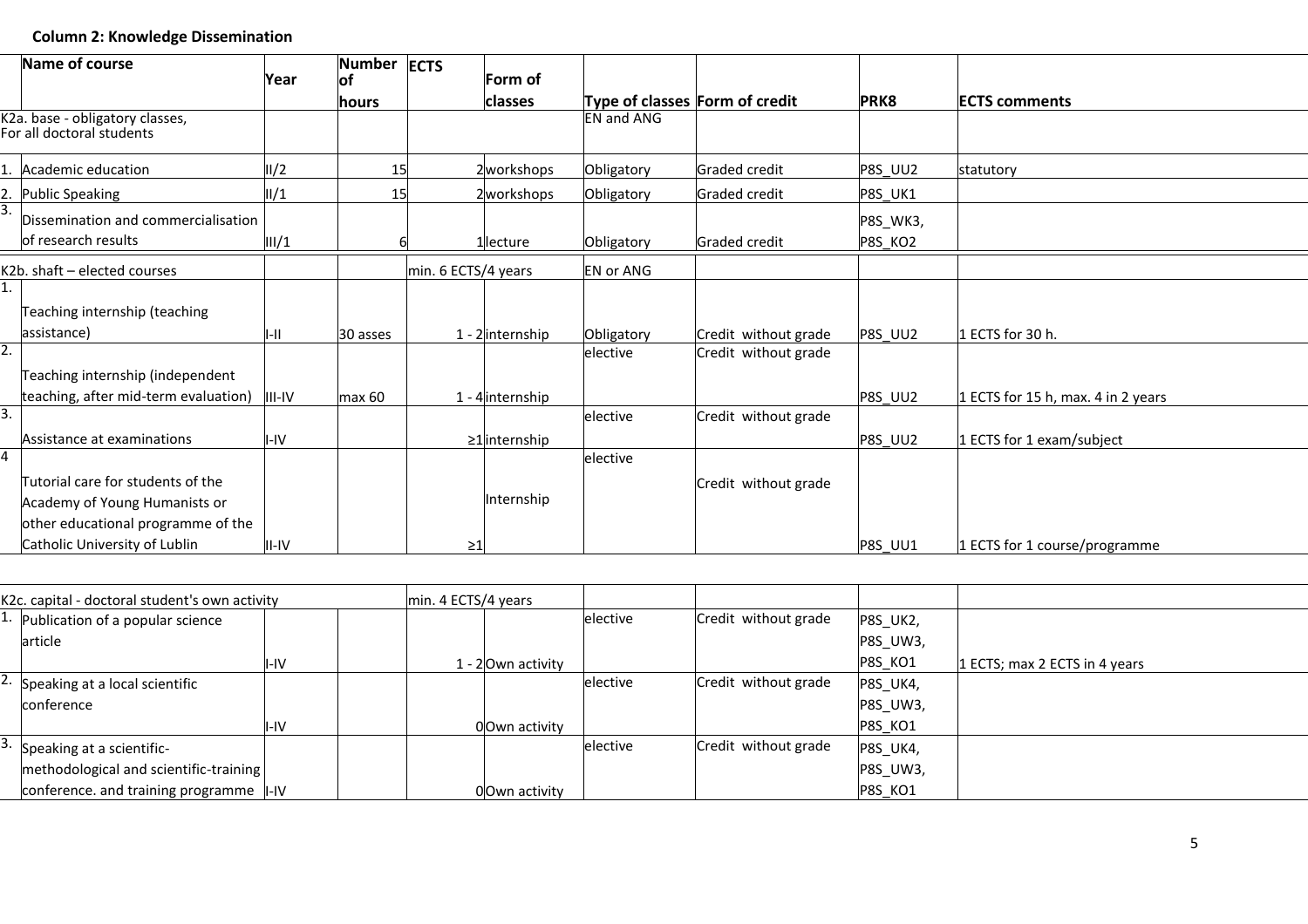| Speaking at a national scientific         |      |    |          | Own activity | elective | Credit without grade | P8S_UK4,        |                               |
|-------------------------------------------|------|----|----------|--------------|----------|----------------------|-----------------|-------------------------------|
| conference                                |      |    |          |              |          |                      | P8S_UW3,        |                               |
|                                           | I-IV |    | $\geq$ 1 |              |          |                      | <b>P8S KO1</b>  | 1 ECTS                        |
| Speaking at an international scientific   |      |    |          | Own activity | elective | Credit without grade | P8S_UK1,        |                               |
| conference                                |      |    |          |              |          |                      | P8S_UK4,        |                               |
|                                           |      |    |          |              |          |                      | P8S_UW3,        |                               |
|                                           | I-IV |    | $\geq$ 3 |              |          |                      | P8S_KO1         | 3 ECTS                        |
| Conducting workshops e.g. Open            |      |    |          | Own activity | elective | Credit without grade |                 |                               |
| University / Ambassador of the            |      |    |          |              |          |                      | P8S_UK2         |                               |
| Catholic University of Lublin / Lublin    |      |    |          |              |          |                      | <b>P8S UW3,</b> |                               |
| Festival of Science programme             | I-IV |    | $1 - 2$  |              |          |                      | <b>P8S_KO1</b>  | 1 ECTS; max 2 ECTS in 4 years |
| Designing an e-learning course            |      |    |          | Own activity | elective | Credit without grade | P8S_UK2         |                               |
|                                           |      |    |          |              |          |                      | P8S_UW3,        |                               |
|                                           | I-IV |    | $1 - 2$  |              |          |                      | P8S_KO1         | 1 ECTS; max 2 ECTS in 4 years |
| Running a website/blog to                 |      |    |          | Own activity | elective | Credit without grade | P8S_UK2         |                               |
| disseminate knowledge                     |      |    |          |              |          |                      | P8S_UW3,        |                               |
|                                           | I-IV |    | $1 - 2$  |              |          |                      | P8S_KO1         | 1 ECTS; max 2 ECTS in 4 years |
| Volunteering in educational               |      |    |          |              | elective | Credit without grade |                 |                               |
| institutions (archives, libraries,        |      |    |          |              |          |                      |                 |                               |
| museums, cultural institutions, school    |      |    |          |              |          |                      |                 |                               |
| education institutions, psychological     |      |    |          |              |          |                      |                 |                               |
| clinics, law firms, judicial authorities, |      |    |          |              |          |                      |                 |                               |
| religious communities)                    |      |    |          | Own activity |          |                      | P8S_KO1         |                               |
|                                           |      |    |          |              |          |                      | P8S_KO2,        | min. 30 hours, 1 ECTS         |
|                                           | I-IV |    | $\geq$ 1 |              |          |                      | P8S UW3         |                               |
| Total credits for a PhD student           |      | 36 |          |              |          |                      |                 |                               |
|                                           |      |    |          |              |          |                      |                 |                               |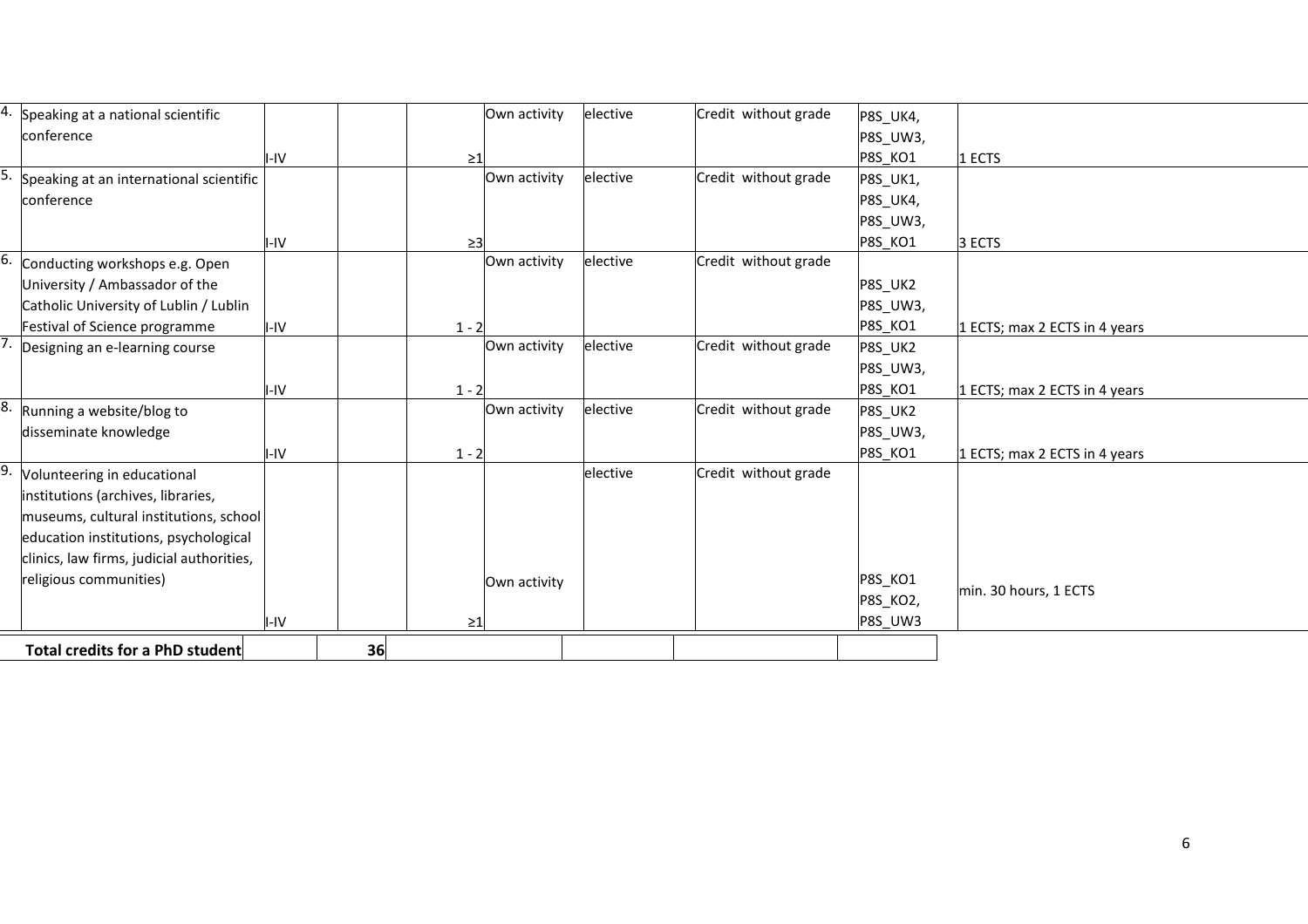# **Column 3 Methodological competence**

| Name of course                                            | Year | <b>Number</b>    |           |                                                           |                      |         |                       |
|-----------------------------------------------------------|------|------------------|-----------|-----------------------------------------------------------|----------------------|---------|-----------------------|
|                                                           |      | <b>Tof hours</b> |           | <b>ECTSForm of classes Type of classes Form of credit</b> |                      | PRK8    | <b>IECTS comments</b> |
| K3a. base - obligatory classes, for all doctoral students |      |                  |           | <b>EN and ANG</b>                                         |                      |         |                       |
| Basics of research methodology                            |      |                  | 1 lecture | Obligatory                                                | <b>Graded credit</b> | P8S WG3 |                       |

| K3b. shaft - elected courses                 |          |     |                          |                  |               | 150g. 10 ECTS/4 years for a doctoral student, to choose from a pool, minimum 90 h from own discipline, PL or ANG |  |
|----------------------------------------------|----------|-----|--------------------------|------------------|---------------|------------------------------------------------------------------------------------------------------------------|--|
| Selected issues of sociological research     | $I-IV/1$ | 150 | 10 workshopss            | <b>lelective</b> | Graded credit | P8S_WG3<br>P8SJJW1                                                                                               |  |
| Selected issues of educational research      |          |     |                          | elective         | Graded credit | P8S_WG3                                                                                                          |  |
| Selected issues of psychological research    | $-IV/1$  | 150 | 10 workshops             | elective         | Graded credit | P8S_JW1<br>P8S_WG3                                                                                               |  |
| Selected issues of literary studies          | $I-IV/1$ | 150 | 10workshops              | elective         | Graded credit | P8S JW1<br>P8S_WG3                                                                                               |  |
| Selected issues of linguistics               | $I-IV/1$ | 150 | 10 workshops             | elective         | Graded credit | P8S_JW1<br>P8S_WG3                                                                                               |  |
| Selected issues of historical research<br>6. | $I-IV/1$ | 150 | 10workshops<br>workshops | elective         | Graded credit | P8S JW1<br>P8S WG3                                                                                               |  |
| Selected issues of art sciences<br>7.        | $I-IV/1$ | 150 | workshops                | elective         | Graded credit | P8S_JW1<br>P8S_WG3                                                                                               |  |
| Selected theological issues<br>8.            | $I-IV/1$ | 150 | 10<br>workshops          | elective         | Graded credit | P8S JW1<br>P8S_WG3                                                                                               |  |
| 9.<br>Selected philosophy issues             | $I-IV/1$ | 150 | workshops                | elective         | Graded credit | P8S_JW1<br>P8S_WG3                                                                                               |  |
| 10.<br>Selected legal issues                 | I-IV/1   | 150 | 10<br>workshops          | elective         | Graded credit | P8S JW1<br>P8S_WG3                                                                                               |  |
|                                              | $I-IV/1$ | 150 | 10                       |                  |               | P8S JW1                                                                                                          |  |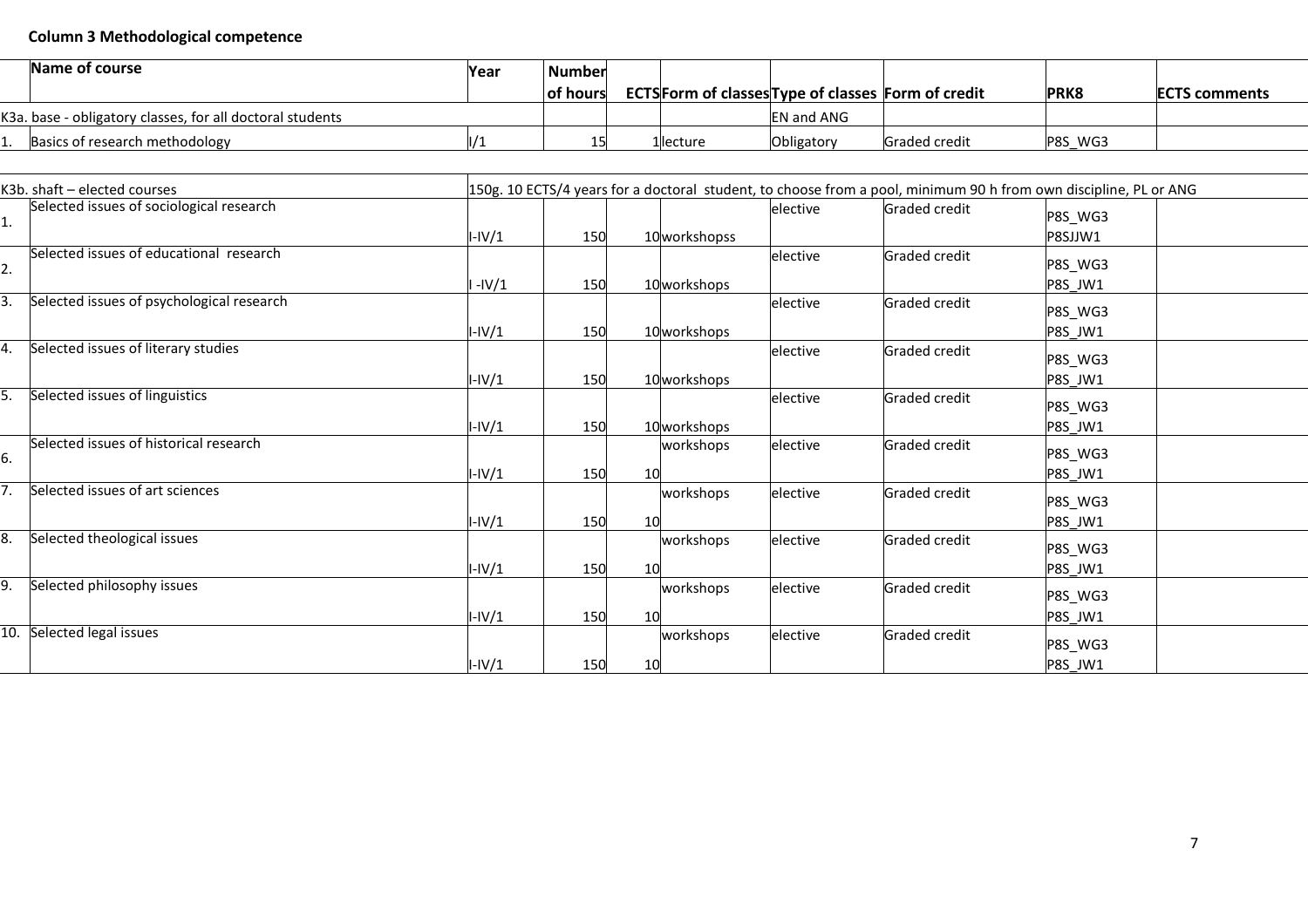| . .<br>,,,, | cted issues of canon law<br>عمامحا |       |     |              |          |                     |                                |
|-------------|------------------------------------|-------|-----|--------------|----------|---------------------|--------------------------------|
|             |                                    |       |     |              |          |                     | WG:<br>P <sub>8</sub> S<br>$-$ |
|             |                                    | -IV/1 | 150 | 10 workshops | elective | <b>Graded credi</b> | P8SJJW1                        |

|    | K3c. capital - doctoral student's own activity                     |      |  | min. 4 ECTS/4 years |          |                      |                |                         |
|----|--------------------------------------------------------------------|------|--|---------------------|----------|----------------------|----------------|-------------------------|
| ı. | Visit to a national science centre                                 |      |  | Own activity        | elective | Credit without grade |                | min. 5 days, 1 ECTS per |
|    |                                                                    | I-IV |  |                     |          |                      | <b>P8S JK1</b> | linternship             |
| Ζ. | Visit to an international scientific centre                        |      |  | Own activity        | elective | Credit without grade |                | min. 5 days, 2 ECTS per |
|    |                                                                    | I-IV |  |                     |          |                      | <b>P8S JK1</b> | internship              |
|    | Participation in a summer or winter school                         |      |  | Own activity        | elective | Credit without grade |                |                         |
|    |                                                                    | I-IV |  |                     |          |                      | P8S JK1        | 2 ECTS                  |
|    | Peer-tutoring                                                      |      |  | Own activity        | elective | Credit without grade |                |                         |
|    |                                                                    | I-IV |  |                     |          |                      | P8SJJJ1        |                         |
|    | Implementation of certified courses and training courses improving |      |  | Own activity        | elective | Credit without grade |                |                         |
|    | professional and research competences (e.g. operation of computer  |      |  |                     |          |                      |                |                         |
|    | programs and equipment necessary to conduct research)              |      |  |                     |          |                      |                |                         |
|    |                                                                    | I-IV |  |                     |          |                      | P8SJJJ1        |                         |

|  |  | .<br>PNL.<br>--<br>ient.<br>eairs<br>ror<br>ш | 165 |  |  |  |  |  |
|--|--|-----------------------------------------------|-----|--|--|--|--|--|
|--|--|-----------------------------------------------|-----|--|--|--|--|--|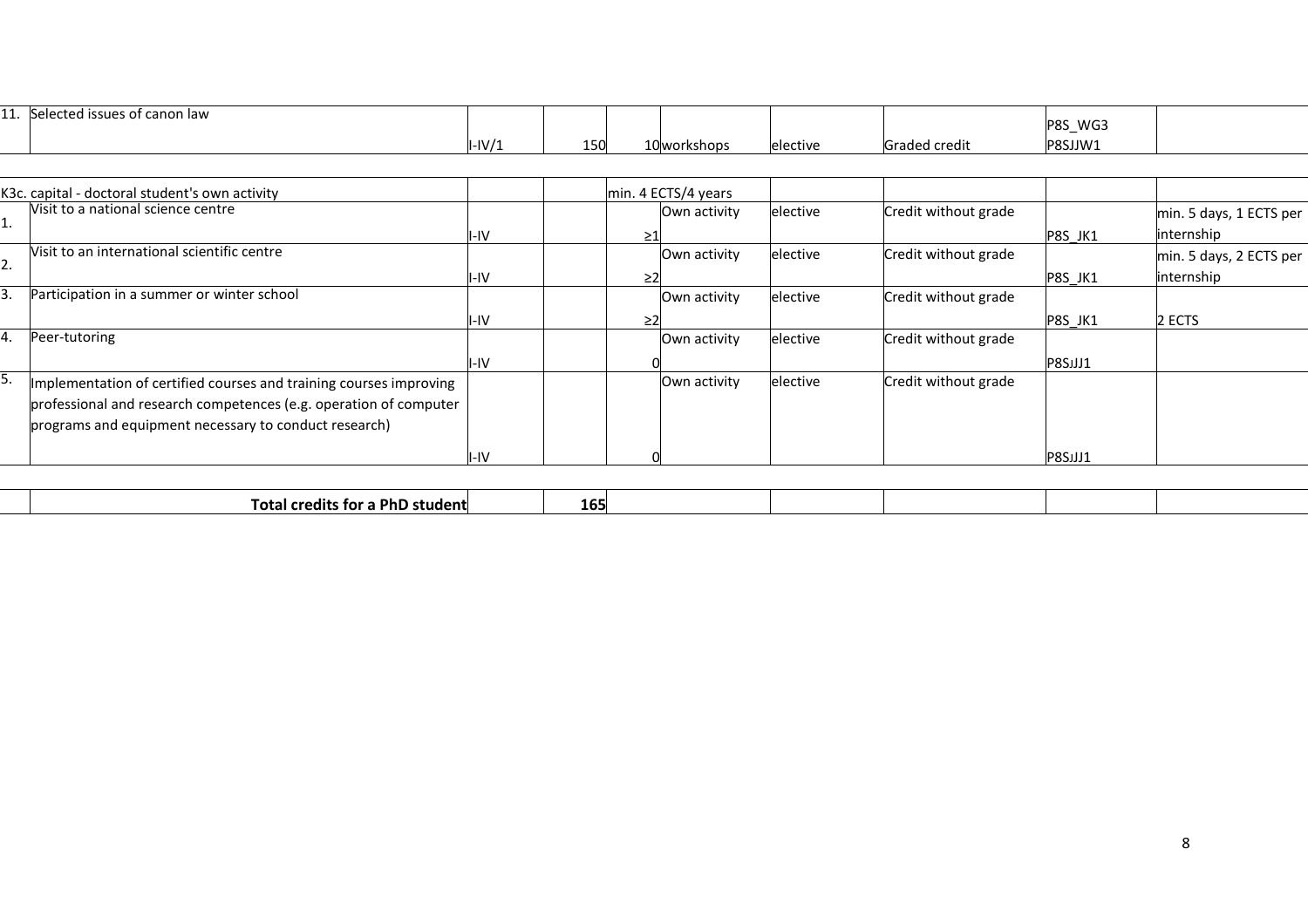## **Column 4 Specialised competencies**

|    | Name of course                                                             | Year                                | <b>Number</b><br>of<br><b>Hours</b> |                           | <b>ECTSForm of classes Type of classes</b> | Form of credit         | <b>PRK8</b>                                                                          | <b>ECTS comments</b>                                                                                              |
|----|----------------------------------------------------------------------------|-------------------------------------|-------------------------------------|---------------------------|--------------------------------------------|------------------------|--------------------------------------------------------------------------------------|-------------------------------------------------------------------------------------------------------------------|
|    | K4a. base - obligatory courses,                                            | for all doctoral students EN or ANG |                                     |                           |                                            |                        |                                                                                      |                                                                                                                   |
|    | Work on the doctoral dissertation<br>under the supervision of a supervisor | I-IV                                | 120                                 | 8tutoring                 | Obligatory                                 | Credit without grade   | P8S_KK1<br>P8S_KK2<br>P8S_KK3<br>P8S_KR1                                             | 15g, 2 ECTS/sem                                                                                                   |
|    | K4b. shaft - elected courses from                                          |                                     |                                     | min. 10 ECTS /4 years     | <b>EN or ANG</b>                           |                        |                                                                                      |                                                                                                                   |
|    | Inter-disciplinary seminar                                                 | I-IV                                | 60                                  | 4 <sub>seminar</sub>      | Obligatory                                 | <b>Graded credit</b>   | P8S_WK1<br>P8SJJK1<br>P8SJJK3<br>P8S_JK4<br>P8SJJW1<br><b>P8S_UW2</b>                | from the pool to choose from                                                                                      |
|    | Courses conducted by visiting                                              |                                     |                                     |                           | Obligatory                                 |                        |                                                                                      |                                                                                                                   |
|    | professors                                                                 | I-IV                                | 30                                  | 2lecture                  |                                            | Credit without grade   | P8S_WG1<br>P8S_WG2<br>P8S WK1                                                        | From the pool to choose from, they can be shorter,<br>adding up to 30 h.                                          |
| 3. | Extra-curricular activities                                                |                                     |                                     | lecture/                  | Obligatory                                 |                        |                                                                                      |                                                                                                                   |
|    |                                                                            | I-IV                                | 30                                  | 2 workshops               |                                            | <b>Graded credit</b>   | <b>P8S UU1</b>                                                                       | from the pool available at master level                                                                           |
| 4. | <b>Environmental Seminar</b>                                               | II/2, IV/2                          | 30                                  | 2seminar                  | Obligatory                                 | <b>Graded credit</b>   | P8S_WG1<br>P8S_WG2<br>P8S_WK1<br>P8S_UK1<br>P8S_UK3<br>P8S_UK4<br>P8S_UW1<br>P8S UW2 | 15h./1 seminar. two-day, possibly away,<br>presentations of work preparing for mid-term<br>evaluation and defence |
|    | Selected courses from the pool                                             |                                     |                                     | lecture/                  |                                            | in accordance with the |                                                                                      |                                                                                                                   |
|    | available at the university, e.g.<br>language courses                      | $I-IV$                              | 0 - 90                              | exercises/<br>5 workshops | Elective                                   | syllabus               | <b>P8S UU1</b>                                                                       | the sum of ECTS assigned to the courses concerned                                                                 |